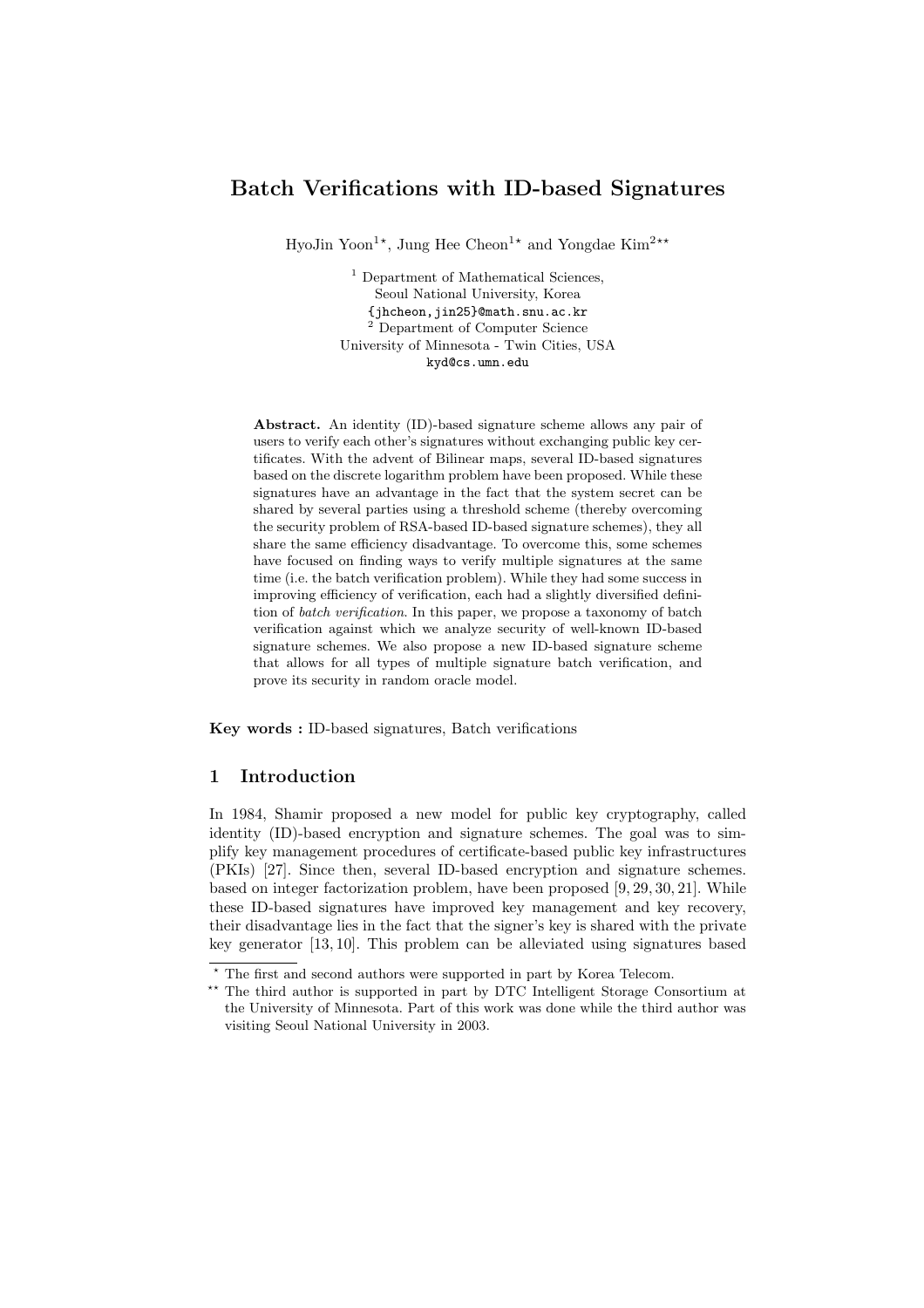on the discrete logarithm problem (DLP) instead, since in this case the secret key can be shared by several parties using a threshold scheme. Several ID-based signatures with these properties that use pairings in elliptic curves have been proposed [14, 25, 8].

In spite of several advantages of ID-based signatures schemes based on pairings, they suffer from an efficiency problem that puts restrictions on their use in applications: Their signature verifications are between ten and two hundred times slower than those of DSS or RSA [1]. This problem may be critical in some applications such as electronic commerce and banking service, in which one server may have to verify many signatures simultaneously. To improve the efficiency of performance for multiple signature verification, many researchers have studied so called batch verification.

Even so, each proposed approach has a different definition of batch verification. We classify multiple signatures (i.e. input of batch verification) into the following three types, according to the number of signers and messages:

Type 1 multiple signatures on a single message generated by multiple signers Type 2 multiple signatures on multiple messages generated by a single signer Type 3 multiple signatures on multiple messages generated by multiple signers, where each message is signed by a distinct user

Type 1 signature was traditionally classified as multisignature and has been studied for a long time [16, 23, 24, 20, 6]. Due to its simplicity, it allows for very efficient batch verification. Type 2 batch verification proposals centered around batch RSA [11, 2] and have been a topic of research since late 80's. Compression of multiple RSA signatures of type 2 into one signature is also called condensed RSA [19]. More precisely, our discussion deals with different notion of batch verification, called screening [2]. That is, we only want to determine whether the signer has at some point authenticated the text rather than verifying if each string provided is the valid signature corresponding to the message. Recently, Boneh et al. proposed aggregate signatures (BGLS scheme) using bilinear maps, in which multiple signatures are aggregated into a single signature [3]. They allow for batch verification of type  $\beta$ , but the efficiency gain is almost half of usual verifications. We note that there have been many efforts that aim at speeding up simultaneous verifications of modular exponentiations for DSA signatures [22, 18, 2, 7]. These approaches are independent of specific signature schemes, but the efficiency gain over the sum of individual verifications is limited. On the other hand, our approach can give significant improvement in efficiency.

Our Contributions In this paper, we discuss batch verifications of ID-based signatures according to the above taxonomy. (1) We discuss security of batch verification of type 2 in the Cha-Cheon scheme. We provide a loose security reduction of batch verification of type 2 in Cha-Cheon scheme to the computational Diffie-Hellman problem (CDHP). It is the same as in the Hess scheme [14]. (2) We show that previous signature schemes are not secure in batch verification of Type 1 or 3. (3) We propose a new ID-based signature scheme that is secure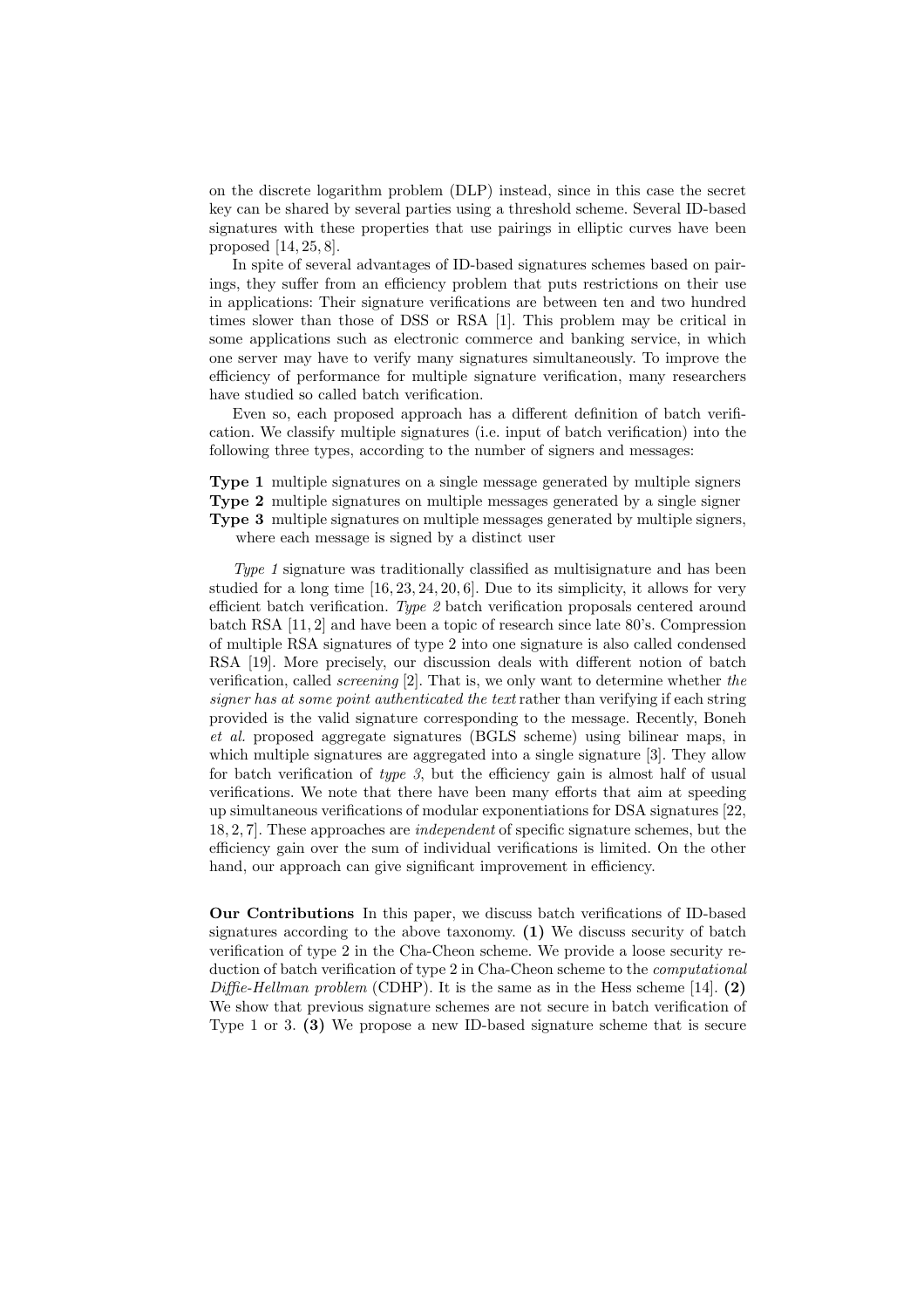in batch verification of Type 1 and 3 and provide security proof under random oracle model.

Organizations The rest of the paper is organized as follows: In Section 2, we introduce hard problems which our scheme relies upon. In Section 3, we analyze previously proposed ID-based signatures in batch verification of Type 2. We also discuss why those ID-based signature schemes fail to provide secure batch verification of Type 3 and Type 1. In Section 4, we propose a new ID-based signature scheme admitting secure batch verification of Type 3 and Type 1, provide proof of security and discuss the batch verification of each type. We conclude in Section 5.

## 2 Preliminary

## 2.1 Bilinear Maps

Consider an additive cyclic group G of prime order  $\ell$  and a cyclic multiplicative group V. Let  $e: G \times G \to V$  be a map which satisfies the following properties.

- **1. Bilinear** For any  $aP, bP \in G$ ,  $e(aP, bP) = e(P, P)^{ab}$ .
- **2. Non-degenerate** If  $e(P,Q) = 1_V$  for all P (or Q) in G, then Q (or P) is the identity of  $G$ , respectively.
- 3. Efficient There exists an efficient algorithm to compute the map.

We call such a bilinear map as an admissible bilinear pairing.

The Weil pairing and Tate pairing in elliptic curve give good implementations of the admissible bilinear pairing. Let E be an elliptic curve over  $\mathbb{F}_q$  where  $q = p^n$ and p is a prime. For a prime  $\ell$  and an  $\ell$  torsion subgroup  $E[\ell]$  of E, we define a Weil pairing  $e_W : E[\ell] \times E[\ell] \to \mathbb{F}_{q^{\alpha}}^*$  for suitable  $\alpha$ . Now let  $G = E(\mathbb{F}_q)[\ell]$ and define a map  $e: G \times G \to \mathbb{F}_{q^{\alpha}}^{*}$ , where  $e(P,Q) = e_W(P,\phi(Q))$  and  $\phi$  is an automorphism over  $G$ . Then  $e$  is an efficiently computable non-degenerate bilinear map. The Tate pairing has similar properties and is more efficient than the Weil pairing. For the details, refer to [4].

### 2.2 Some Problems

Let G be a cyclic group of prime order  $\ell$  and P a generator of G.

- 1. The decisional Diffie-Hellman Problem (DDHP) is to decide whether  $c = ab$ in  $\mathbb{Z}/\ell\mathbb{Z}$  for given  $P, aP, bP, cP \in G$ . If so,  $(P, aP, bP, cP)$  is called a valid Diffie-Hellman (DH) tuple.
- 2. The computation Diffie-Hellman Problem (CDHP) is to compute abP for given  $P, aP, bP \in G$ .

Now we define a gap Diffie-Hellman group.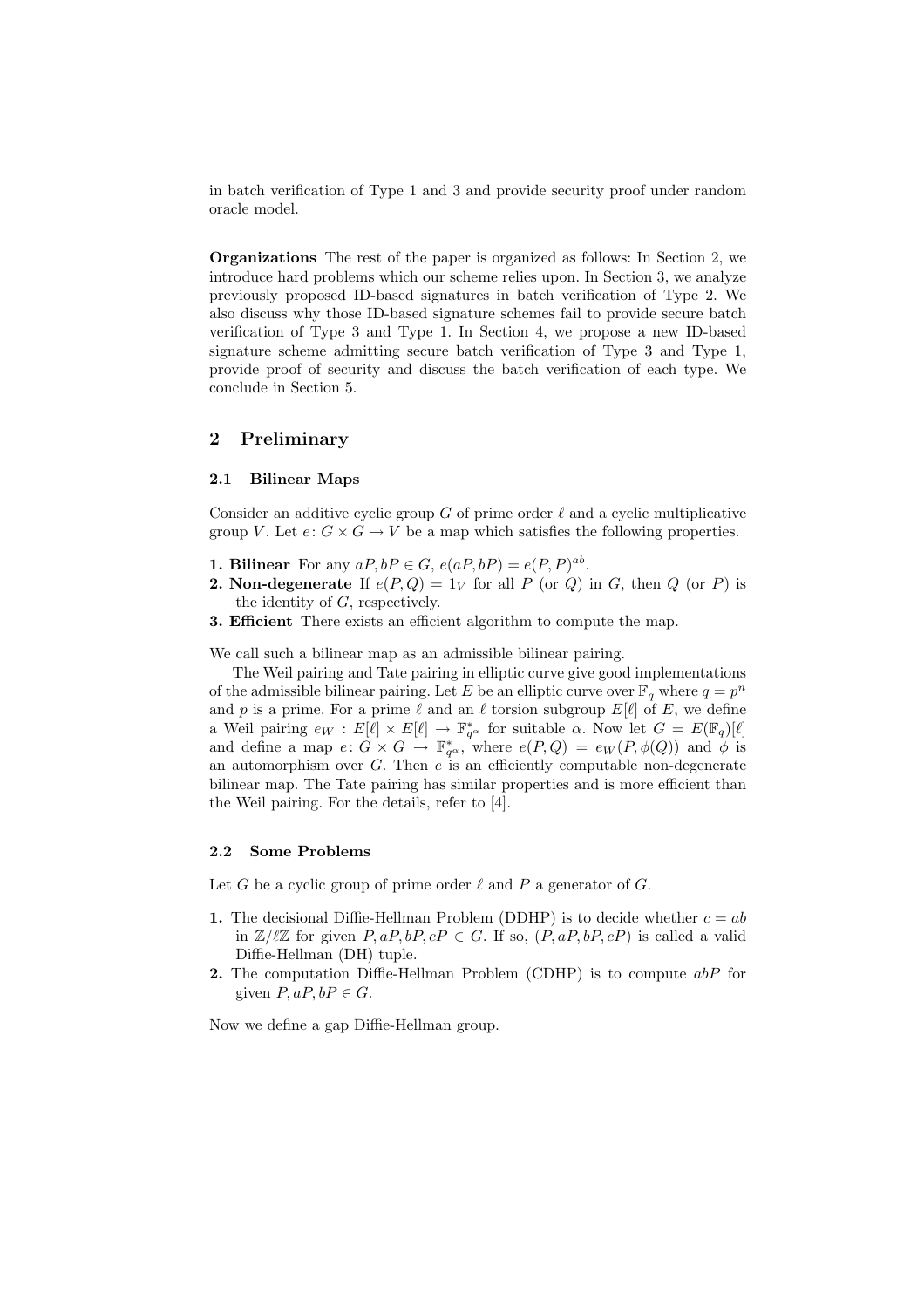**Definition 1** A group G is a gap Diffie-Hellman group if the DDHP in G can be efficiently computable and there exists no algorithm which can solve the CDHP in G with non-negligible probability within polynomial time.

If we have an admissible bilinear pairing  $e$  in  $G$ , we can solve the DDHP in  $G$ efficiently as follows:

 $(P, aP, bP, cP)$  is a valid DH tuple  $\Leftrightarrow e(aP, bP) = e(P, cP)$ .

Hence an elliptic curve becomes an instance of a gap Diffie-Hellman group if the Weil (or the Tate) pairing is efficiently computable and the CDHP is sufficiently hard on the curve.

From now on, we assume that  $G$  is a gap Diffie-Hellman group generated by P, whose order is a large prime  $\ell$  and all schemes are performed in the group G if not special remarks. To implement the a gap Diffie-Hellman group we consider  $G$  as a subset of elliptic curve as above with an admissible pairing  $e$  originated from the Weil pairing or Tate pairing.

## 2.3 ID-based Signature Schemes and Attack Models for Batch Verifications

An ID-based signature scheme consists of four algorithms: Setup, Extract, Signing and Verification.

- **Setup** A key generation center (KGC) sets the system's secret key  $K_s$  that is called the master key and the system parameters Param.
- **Extract** For each identity ID, KGC generates the secret key  $D_{\text{ID}}$  corresponding to ID using  $K_s$  and Param.
- **Signing** A user with ID produces a signature  $(ID, m, \sigma)$  on a message m using her secret key  $D_{ID}$  and Param.
- Verification Given the signature  $(ID, m, \sigma)$ , a verifier checks the validity of the  $\sigma$  using Param.

In batch verification, we replace the Verification process by the following process:

**Batch Verification** Given multiple signatures  $\sigma_1, \cdots, \sigma_k$  on messages  $m_1, \cdots, m_k$ and corresponding identities  $ID_1, \cdots, ID_k$ , a verifier checks the validity of all signatures at once.

In the batch verification, if  $m_1 = \cdots = m_k$  then we call this the batch verification of (multiple signatures) of Type 1. If  $ID_1 = \cdots = ID_k$  then we call this the batch verification of Type 2. If each message is signed by distinct ID's then we call this the batch verification of Type 3.

We formalize the attack model for batch verification of Type 1, 2 and 3 in the general ID-based signature scheme. We call a forger  $\mathcal F$  a k-batch forger of Type i, where i=1, 2, 3, when  $\mathcal F$  executes the following game. Note that  $\mathcal F$  performs an existential forgery under the adaptively chosen message and ID attack.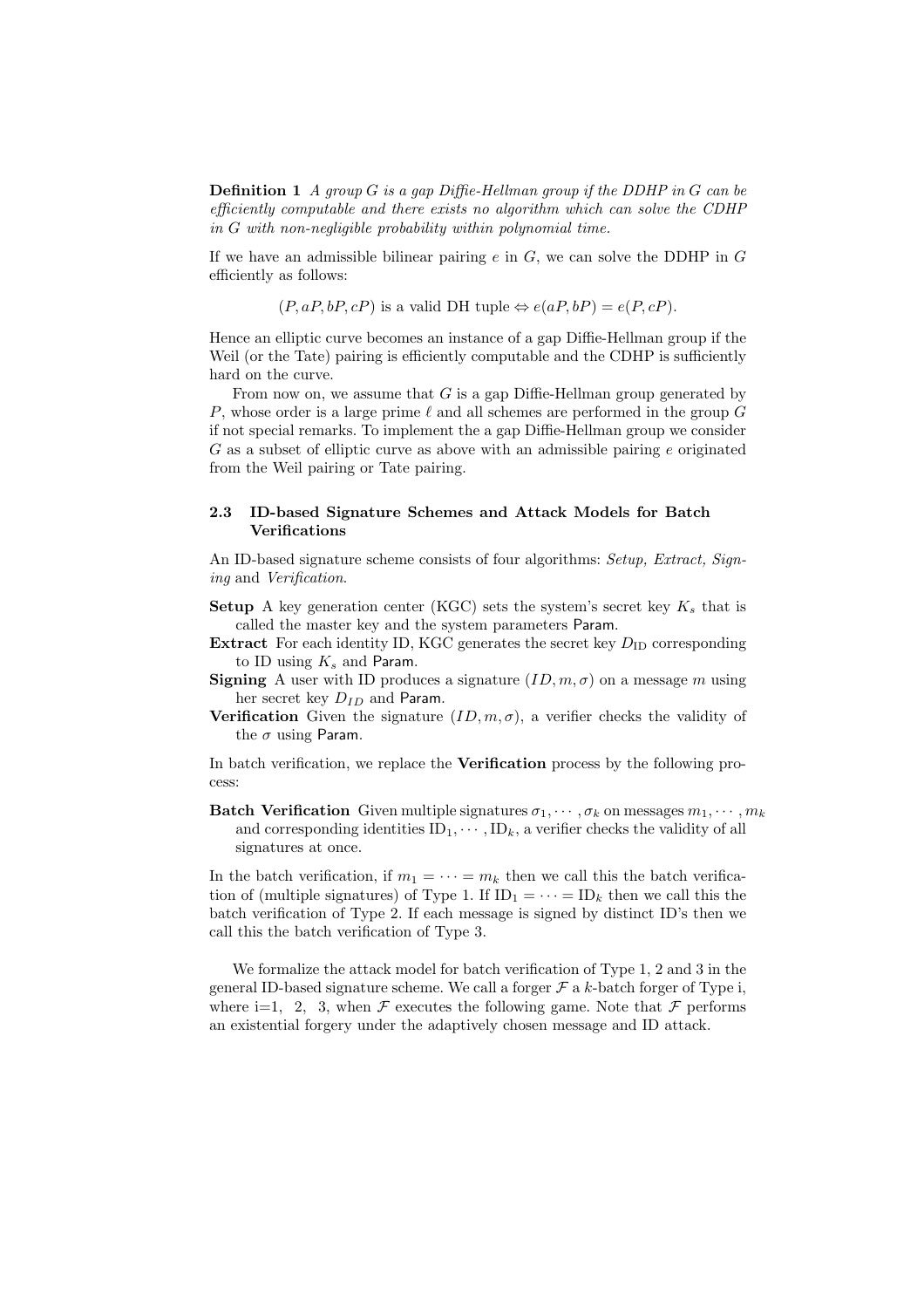**Setup** A k-batch forger  $\mathcal F$  is given public system parameters.

- Queries  $\mathcal F$  can access the hash, Extract and Signing oracle.  $\mathcal F$  obtains the hash values of his queries, the secret keys of his chosen ID's and the signatures of his chosen ID's and messages.
- **Outputs** Finally, F outputs  $ID_1, \dots, ID_n$  and message  $m_1, \dots, m_n$  and corresponding signatures  $\sigma_1, \cdots, \sigma_n$  of Type i where  $n \leq k$  and  $i = 1, 2, 3$ .

 $\mathcal F$  wins if the outputs pass the batch verification process of each type within polynomial time bound with non-negligible probability and there exists one index i such that the  $ID_i$  has not been queried to the **Extract** oracle and the message  $m_i$  corresponding to ID<sub>i</sub> has not been asked to the **Signing** oracle.

### 3 Batch Verifications in ID-based Signatures

In this section, we discuss the security of previous ID-based signature schemes.

### 3.1 Batch Verifications of Type 2 in the Cha-Cheon Scheme

The Cha-Cheon ID-based signature scheme consists of four algorithms: Setup, Extract, Signing and Verification.

Setup Given a gap Diffie-Hellman group  $G$  with an admissible pairing  $e$  and its generator P, pick a random  $s \in \mathbb{Z}/\ell\mathbb{Z}$  and set  $P_{pub} = sP$ . Choose two hash functions  $H_1: \{0,1\}^* \times G \to (\mathbb{Z}/\ell\mathbb{Z})^*$  and  $H_2: \{0,1\}^* \to G^*$ . The system parameter is  $(P, P_{pub}, H_1, H_2)$ . The master key is s.

**Extract** Given an identity ID, the algorithm computes  $Q_{\text{ID}} = H_2(\text{ID})$  and  $D_{\text{ID}} =$  $sH_2(ID)$  and outputs  $D_{ID}$  as a private key of the identity ID.

**Signing** Given a secret key  $D_{\text{ID}}$  and a message m, pick a random number  $r \in \mathbb{Z}/\ell\mathbb{Z}$ and output a signature  $\sigma = (m, U, h, V)$  where  $U = rQ_{\text{ID}}$ ,  $h = H_1(m, U)$ , and  $V = (r + h)D_{\text{ID}}.$ 

**Verification** Given a signature  $\sigma = (U, V)$  of a message m for an identity ID, compute  $h = H_1(m, U)$ . The signature is accepted if and only if  $e(P, V)$  $e(P_{pub}, U + hQ_{\text{ID}}).$ 

Let  $\sigma_i = (m_i, U_i, h_i, V_i)$  be the signatures using the Cha-Cheon scheme signed by a single user with ID on distinct k-messages  $m_i$ ,  $U_i = r_i Q_{\text{ID}}$ ,  $V_i = (r_i + h_i) D_{\text{ID}}$ and  $h_i = H_1(m_i, U_i)$  where  $i = 1, 2, \dots k$ ,  $Q_{ID} = H_2(ID)$  and  $D_{ID}$  is a secret key of user. Then we can verify all  $k$ -signatures at once as follows:

- .<br>م
- Compute  $Q_{\text{ID}} = H_2(\text{ID})$  and  $h_i = H_1(m_i, U_i)$  for all  $i = 1, \dots, k$ .<br>- Check whether  $e(P, \sum_{i=1}^k V_i) = e\left(P_{pub}, \sum_{i=1}^k U_i + (\sum_{i=1}^k h_i)Q_{\text{ID}}\right)$  $P_{pub}, \sum_{i=1}^{k} U_i + (\sum_{i=1}^{k} h_i) Q_{ID}$  or not.

We know that the Cha-Cheon scheme is secure in gap Diffie-Hellman group in random oracle model [8]. Now we analyze the security of batch verification of Type 2 in the Cha-Cheon scheme.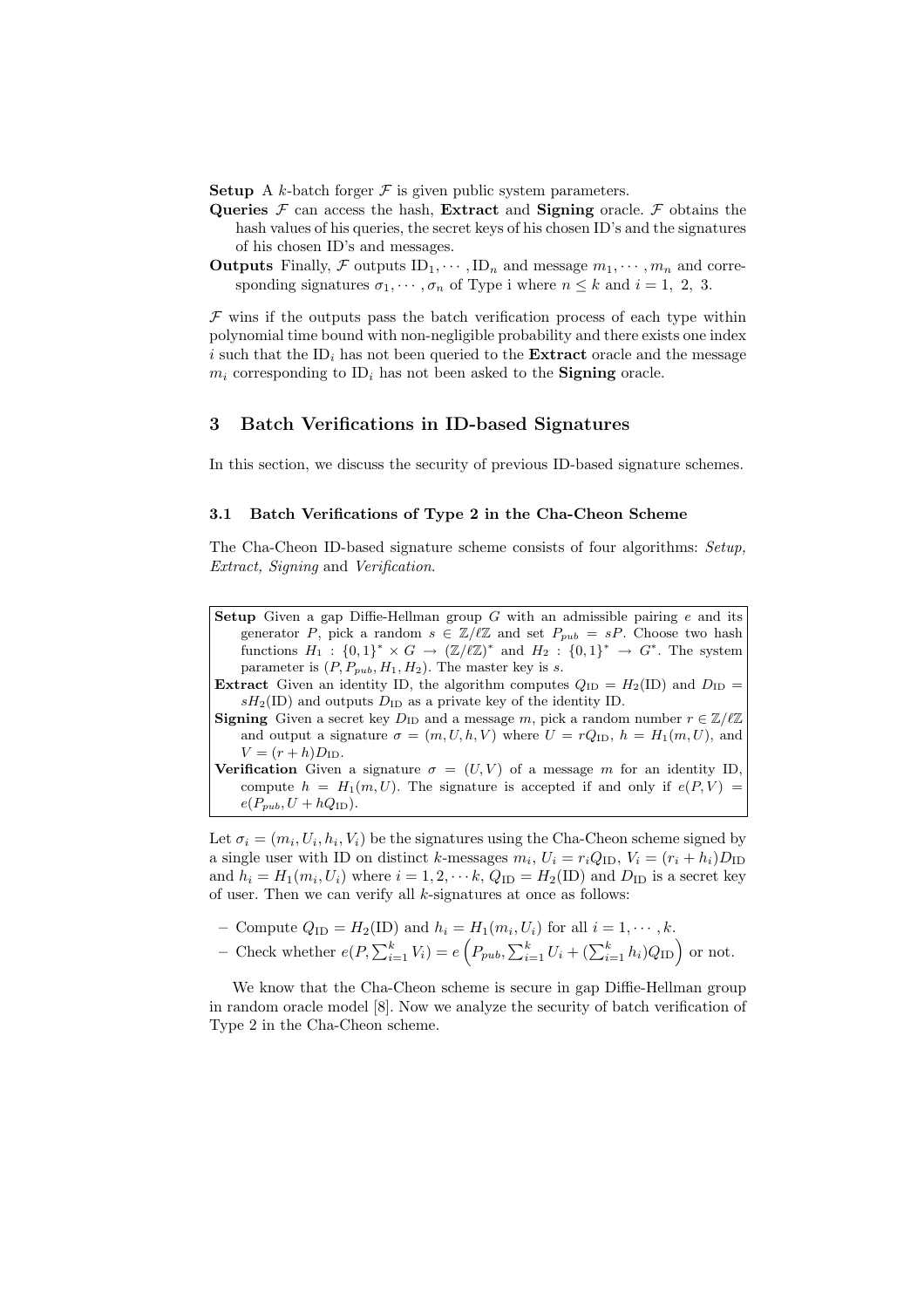**Theorem 1.** Let  $\mathcal{F}_0$  be k-batch forger of Type 2 which performs an existential forgery under an adaptively chosen message and ID attack against the Cha-Cheon scheme within a time bound  $T_0$  with probability  $\epsilon_0$  in random oracle model. The forger  $\mathcal{F}_0$  can ask queries to the oracles  $H_1$ ,  $H_2$ , **Extract** and **Signing** at most  $q_{H_1}, q_{H_2}, q_E$ , and  $q_S$ -times, respectively. And  $V_{q_{H_1},k}$  denotes k times the number of k-permutations of  $q_{H_1}$  elements, that is,  $V_{q_{H_1},k} = k \cdot q_{H_1}(q_{H_1} - 1) \cdots (q_{H_1} (k + 1)$ . If  $\epsilon_0 \geq (12V_{q_{H_1},k} + 6(q_{H_1} + k \cdot q_S)^2)q_{H_2}/(\ell - 1)$ , then the CDHP can be solved with probability  $\geq 1/9$  and within running time  $\leq 144823V_{q_{H_1},k}(1+$  $q_S)q_{H_2}T_0/\left(\epsilon_0\left(1-\frac{1}{\ell}\right)\right).$ 

To prove the above theorem, we consider the properties of the ID-based scheme. While each secret key of user is chosen independently in the traditional public key system, all secret keys of users are mutually related in ID-based system. In fact, they are produced from one secret key of the whole system which is called the master key. Hence in ID-based setting it is reasonable to give not an specific ID but a system parameter to a forger. Using [8, Lemma 1], we can reduce the adaptively chosen ID attack to the given ID attack.

Now, consider the following lemma to reduce the security of batch verification of Type 2 in the Cha-Cheon scheme to the CDHP under the given ID attack model.

**Lemma 1.** Let  $\mathcal F$  be k-batch forger of Type 2 which performs an existential forgery under an adaptively chosen message and given ID attack against the Cha-Cheon scheme within a time bound T with probability  $\epsilon$  in random oracle model. The forger  $\mathcal F$  can ask queries to the oracles  $H_1$ ,  $H_2$ , Extract and Signing at most  $q_{H_1}$ ,  $q_{H_2}$ ,  $q_E$ , and  $q_S$ -times, respectively. We assume that, within time bound T, F produces, with probability of success  $\epsilon \geq \frac{12V_{q_{H_1},k} + 6(q_H + k \cdot q_S)^2}{\ell}$  $\frac{\ell}{\ell}$ , multiple signatures  $\sigma = (m_i, U_i, h_i, V_i), i = 1, 2, \cdots, n$  and  $n \leq k$ , which pass the batch verification. Then, there is another probabilistic polynomial time Turing machine which has control over the machine obtained from  $\mathcal F$  by simulation, and which produces another multiple signatures  $\sigma'_{i} = (m'_{i}, U_{i}, h'_{i}, V'_{i}), i = 1, 2, \cdots, n$  such that  $h_j \neq h'_j$ , for some  $j \in \{1, \dots, n\}$  and  $h_i = h'_i$  for all  $i = 1, \dots, n$  such that  $i \neq j$  within time  $T' = \frac{144823V_{q_{H_1},k}(1+q_S)T}{\epsilon}$  $\epsilon$ .

The Lemma 1 can be proved using the similar method with [15, Theorem 2 except the number of signatures in output  $n \in \{1, \dots, k\}$ . In [15], they deal with the ring signature, so the number of signatures i.e. random parts  $R_i$ 's are fixed as the number of users in the ring. But in the batch verification of Type 2, the number of signatures which is batch verified is not fixed, it is only less than k. So to fix the number of signatures during the oracle replay, we use a random variable tuple  $(\omega, n, f)$  not  $(\omega, f)$  when we apply the splitting lemma. Note that the number of signatures  $n$  is included in the fixed parts when we apply the splitting lemma. Thus we need k times the original  $V_{q_{H_1},k}$  in [15, Theorem 2].

Proof (of theorem 1). Using the above Lemma 1, we can prove the theorem 1 in the given ID attack case. We construct an algorithm  $\mathcal C$  to solve the CDHP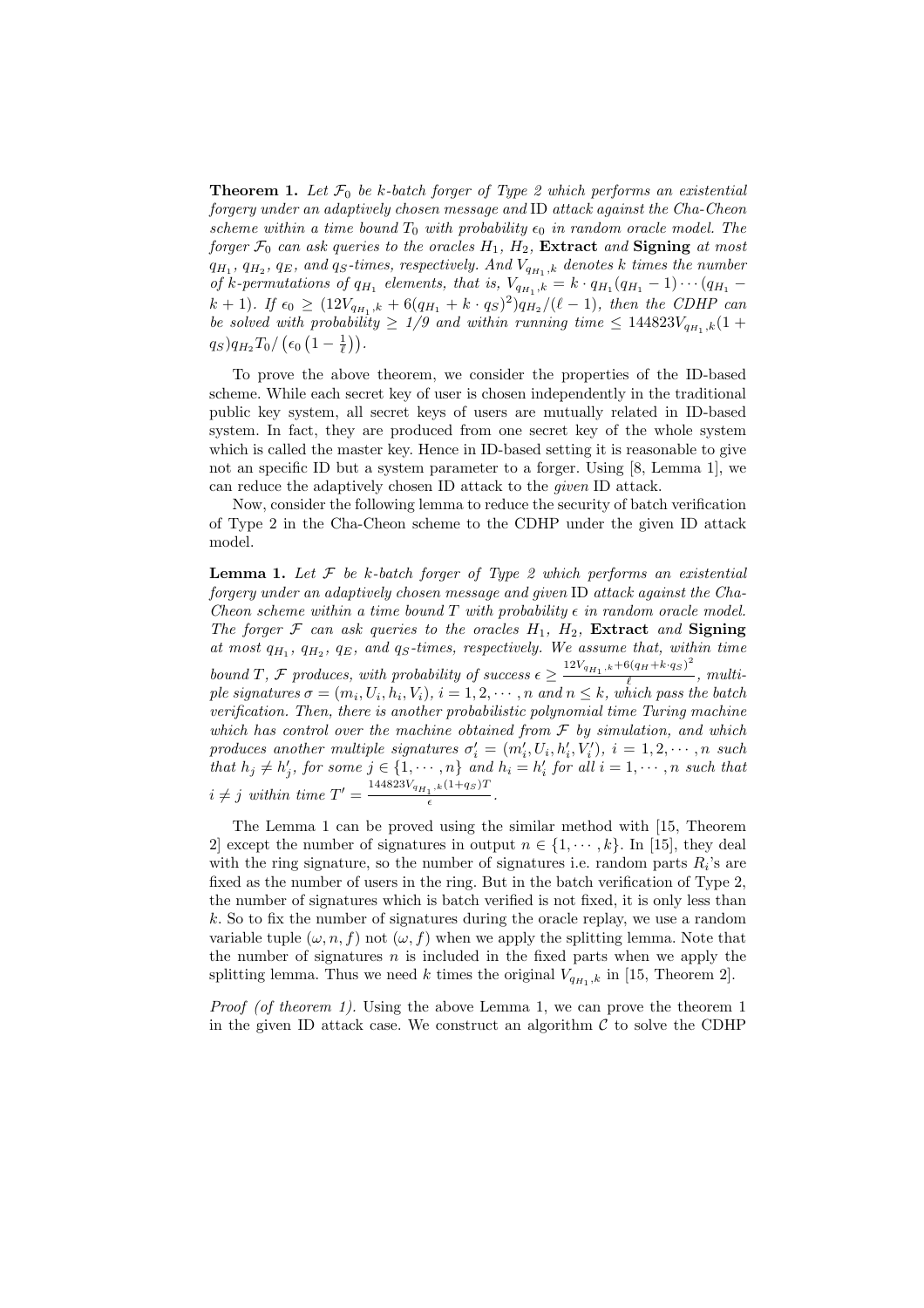using the forger  $\mathcal F$ . We assume that  $P$ ,  $aP$ ,  $bP$  are given as the CDHP instances. The algorithm  $\mathcal C$  simulates a real signer to get signatures which pass the batch verification of Type 2 from  $\mathcal F$ . If  $\mathcal C$  does not fail this simulation,  $\mathcal C$  gets multiple signatures what he wants and using the general oracle replaying technique,  $\mathcal C$ can solve the CDHP. In Setup, the algorithm  $\mathcal C$  fixes a target identity ID, and put  $P_{pub} = aP$ .

Note that ID-Hash Query, Extract Query, Message-Hash Query, and Signing Query are the same as the proof of [8, Lemma 2]. After the queries, if the simulation does not fail, the forger F outputs multiple signatures  $\sigma_i =$  $(m_i, U_i, h_i, V_i)$  for given ID, where  $i = 1, 2, \dots, n$  and  $n \leq k$ . Then C replays the oracles and obtains another multiple signatures  $\sigma'_{i} = (m_i, U_i, h'_{i}, V'_{i}),$ plays the oracles and obtains another multiple signatures  $o_i = (m_i, o_i, n_i, v_i)$ ,<br>  $i = 1, 2, \dots n$  using the Lemma 1. Let  $V = \sum_{i=1}^n V_i$ ,  $V' = \sum_{i=1}^n V'_i$ . Since the signatures pass the batch verification of Type 2,  $\mathcal C$  knows that the following two equations are satisfying:

$$
e(P, V) = e\left(P_{pub}, \sum_{i=1}^{n} U_i + \left(\sum_{i=1}^{n} h_i\right) Q_{ID}\right)
$$

$$
e(P, V') = e\left(P_{pub}, \sum_{i=1}^{n} U_i + \left(\sum_{i=1}^{n} h'_i\right) Q_{ID}\right)
$$

Thus from  $V = \sum_{i=1}^{n} (r_i + h_i) D_{ID}$  and  $V' = \sum_{i=1}^{n} (r_i + h'_i) D_{ID}$ ,  $C$  can compute Thus from  $V = \sum_{i=1}^n (r_i + n_i) D_{ID}$  and  $V = \sum_{i=1}^n (r_i + n_i) D_{ID}$ , C can compute  $V - V' = \sum_{i=1}^n (h_i - h'_i) D_{ID}$ . Since there exist an  $i \in \{1, \dots n\}$  such that  $h_i \neq h'_i$ , C obtains  $abP = D_{\text{ID}} = (V - V')/\sum_{i=1}^{n} (h_i - h'_i)$ . The total running time is bounded by the running time of the Lemma [15]. Thus applying [8, Lemma 1], we obtain the result of theorem 1.  $\Box$ 

Remark 2 We may consider batch verification of Type 2 in the Hess scheme. In the original Hess scheme, we must compute a hash value and compare it with some value to verify. But a hash function does not have any homomorphic property, thus we cannot use directly the original Hess scheme for batch verification. Hence we slightly modify the signing and verification processes in the Hess scheme to apply the batch verification. Let the signature of a user with ID be  $\sigma = (\text{ID}, m, R, h, V)$  where  $h = H_1(m, U), U = e(P, R), V = hD_{\text{ID}} + R$  and  $D_{\text{ID}}$ is a secret key of user. Then the batch verification of Type 2 in the Hess scheme is possible and the security of them can be reduced to the CDHP similarly to the above theorem.

The time complexity of the reduction is dominated by  $T_0$  times k-th power of the number of  $H_1$  hash queries over  $\epsilon_0$ . That is, if k increases then the time complexity of security reduction increases exponentially. Thus the Theorem 1 gives a security proof of the batch verification in the Cha-Cheon scheme of Type 2 only when the of signature k is very small. It is the same for that of the Hess scheme.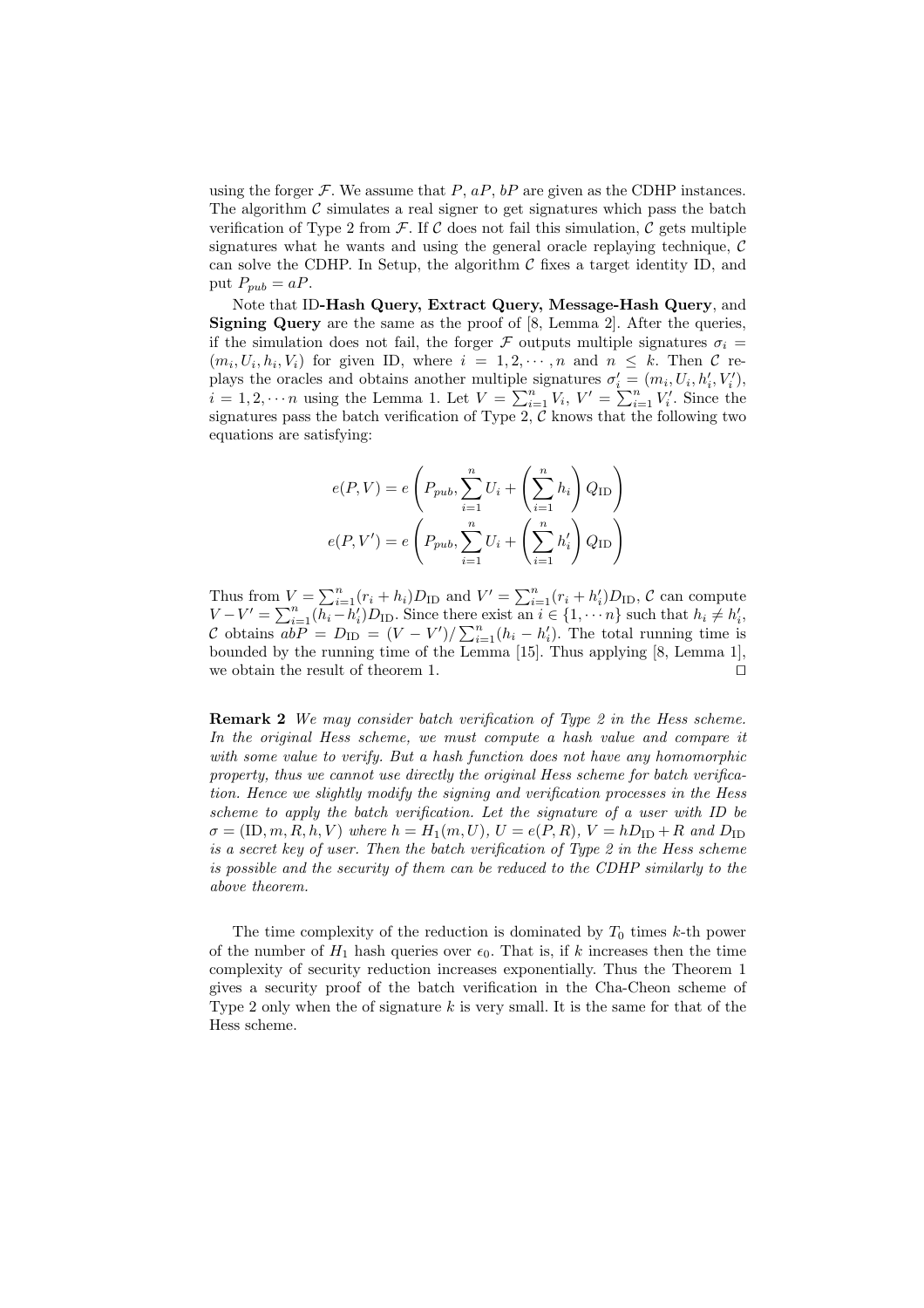#### 3.2 Batch Verification of Type 3 in the Cha-Cheon Scheme

We also consider the batch verification in the Cha-Cheon [8] scheme of Type 3. However, it is not secure.

Let ID<sub>1</sub> be an identity of honest user  $\mathcal{U}_1$  and ID<sub>2</sub> an identity of a 2-batch forger  $\mathcal F$  of Type 3 in the Cha-Cheon scheme. We may assume that  $\mathcal F$  can access to the **ID-hash** oracle and obtain  $Q_1 - H_2(ID_1), Q_2 = H_2(ID_2)$ . Now F selects two random values  $r_1, \tilde{r_2}$  and messages  $m_1, m_2$ , compute  $U_1 = r_1 Q_1$ ,  $h_1 = H_1(m_1, U_1)$  and

$$
U_2 = \tilde{r}_2 Q_2 - h_1 Q_1 - r_1 Q_1.
$$

Finally, F computes  $h_2 = H_2(m_2, U_2)$  and  $V_1 = (r'_2 + h_2)D_2$ ,  $V_2 = r''_2D_2$ , where  $r'_2 + r''_2 = \tilde{r}_2$ , and outputs two signatures  $\sigma_1 = (ID_1, m_1, U_1, h_1, V_1)$  and  $\sigma_2 = (ID_2, m_2, U_2, h_2, V_2)$ . Though  $\mathcal F$  does not know the discrete log of  $U_2, r_2$ , these multiple signatures pass the batch verification of Type 3:

$$
e(P_{pub}, U_1 + h_1Q_1 + U_2 + h_2Q_2) = e(P, r_1D_1 + h_1D_1 + \tilde{r_2}D_2 - h_1D_1 - r_1D_1 + h_2D_2)
$$
  
=  $e(P, \tilde{r_2}D_2 + h_2D_2)$   
=  $e(P, V_1 + V_2)$ .

That is,  $\mathcal F$  pretends to generate signatures which pass the batch verification of Type 3 with the honest user  $U_1$ . Thus the batch verification of Type 3 in the Cha-Cheon scheme is not secure.

**Remark 3** In the case of the Hess scheme, because of the same reason with the previous subsection, we consider the modified Hess scheme. Similarly to the Cha-Cheon scheme, let  $U_2 = e(P_{pub}, -h_1Q_1) \cdot e(P, R_2) = e(P, -h_1D_1 + R_2)$  where a random point  $R_2$  is the same role as  $U_2 = r_2 Q_{ID}$  in the Cha-Cheon scheme, then the forged signatures generated by the forger alone pass the batch verification.

In the Cha-Cheon and Hess scheme, a random part U is used as an input of the hash function  $H_1$ . Thus although all messages are same, the hash outputs are all distinct. So the batch verification of Type 1 in the Cha-Cheon scheme is the same as that of Type 3.

## 4 ID-based Signature Scheme Admitting Batch Verification of Type 3

### 4.1 New ID-based Signature Scheme

This scheme consists of four algorithms: Setup, Extract, Signing and Verification.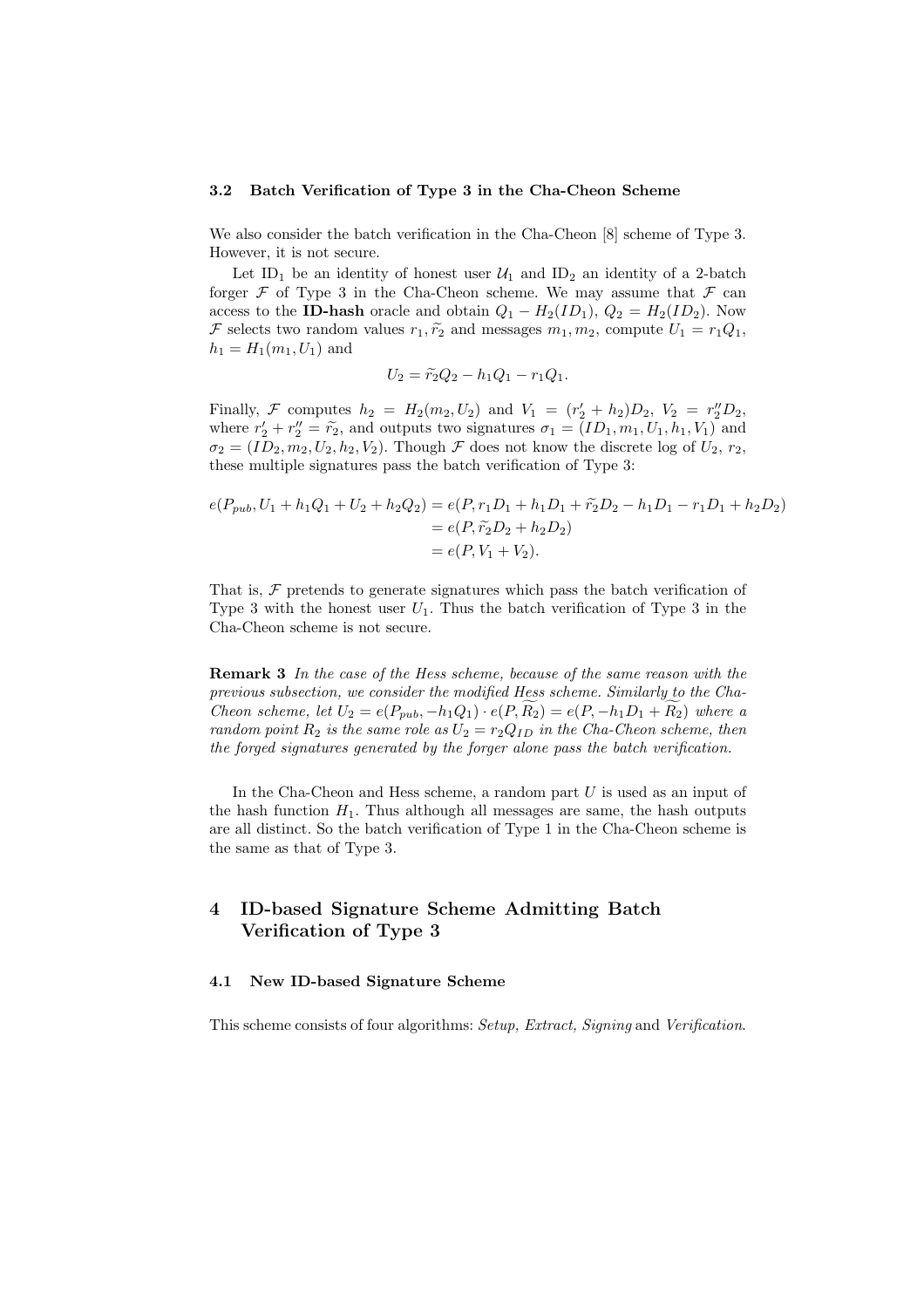- **Setup** Given a gap Diffie-Hellman group G with an admissible pairing  $e$  and its generator P, pick a random  $s \in \mathbb{Z}/\ell\mathbb{Z}$  and set  $P_{pub} = sP$ . Choose two hash functions  $H_1: \{0,1\}^* \times G \to (\mathbb{Z}/\ell\mathbb{Z})^*$  and  $H_2: \{0,1\}^* \to G^*$ . The system parameter is  $(P, P_{pub}, H_1, H_2)$ . The master key is s.
- **Extract** Given an identity ID, the algorithm computes  $Q_{\text{ID}} = H_2(\text{ID})$  and  $D_{\text{ID}} =$  $sH_2(ID)$  and outputs  $D_{ID}$  as a private key of the identity ID corresponding to  $Q_{\text{ID}} = H_2(\text{ID}).$
- **Signing** Given a secret key  $D_{\text{ID}}$  and a message m, pick a random number  $r \in \mathbb{Z}/\ell\mathbb{Z}$ and output a signature  $\sigma = (U, V)$  where  $U = rP$ ,  $h = H_1(m, U)$ , and  $V =$  $rQ_{\text{ID}} + hD_{\text{ID}}.$
- Verification Given a signature  $\sigma = (U, V)$  of a message m for an identity ID, compute  $h = H_1(m, U)$ . The signature is accepted if and only if  $e(P, V)$  $e(Q_{\text{ID}}, U + hP_{pub}).$

The proposed scheme is secure under the assumption that the CDHP is hard as in the following theorem.

**Theorem 2.** Let  $\mathcal{F}_0$  be a forger which performs an existential forgery under an adaptively chosen message and ID attack against our ID-based scheme within a time bound  $T_0$  with probability  $\epsilon_0$  in random oracle model. The forger  $\mathcal{F}_0$  can ask queries to the oracles  $H_1$ ,  $H_2$ , **Extract** and **Signing** at most  $q_{H_1}$ ,  $q_{H_2}$ ,  $q_E$ , and  $q_S$ -times, respectively. Assume that  $\epsilon_0 \geq (10(q_S+1)(q_S+q_{H_1})q_{H_2})/(\ell-1)$ , then the CDHP can be solved with probability  $\geq 1/9$  and within running time  $\leq$ then the CDHP can be solved with probability  $\geq 1/9$  and will  $(23q_{H_1}q_{H_2}T_0)/(\epsilon_0(1-\frac{1}{\ell}))$  where  $\ell$  is a security parameter.

Using the forking lemma [26] and [8, Lemma 1], we can prove this theorem. We discuss the rigorous proof of this theorem in the Appendix.

#### 4.2 Security of Batch Verifications

In the our ID-based signature scheme, secure batch verification of Type 3 has possible and that of Type 2 is the same performance with the Cha-Cheon scheme. Given k signatures  $(ID_1, m_1, U_1, h_1, V_1), \cdots, (ID_k, m_k, U_k, h_k, V_k)$ , we can do batch verifications as follows:

- Compute  $Q_i = H_2(\mathbb{ID}_i)$  and  $h_i = H_1(m_i, U_i)$  for all  $i = 1, \dots, k$ . Check whether  $\overline{a}$ !<br>}

$$
e\left(P, \sum_{i=1}^k V_i\right) = \prod_{i=1}^k e\left(Q_i, U_i + h_i P_{pub}\right).
$$

Now we discuss the security of batch verification of our scheme. At first we show the security of batch verification of Type 3. To reduce the adaptively chosen ID attack to the given ID attack in the case of batch verification of Type 3, we need the following lemma:

**Lemma 2.** If there is a k-batch forger  $\mathcal{F}_0$  of Type 3 under an adaptively chosen message and ID attack to our scheme within time bound  $T_0$  with probability  $\epsilon_0$ , then there is a k-batch forger  $\mathcal F$  of Type 3 under an adaptively chosen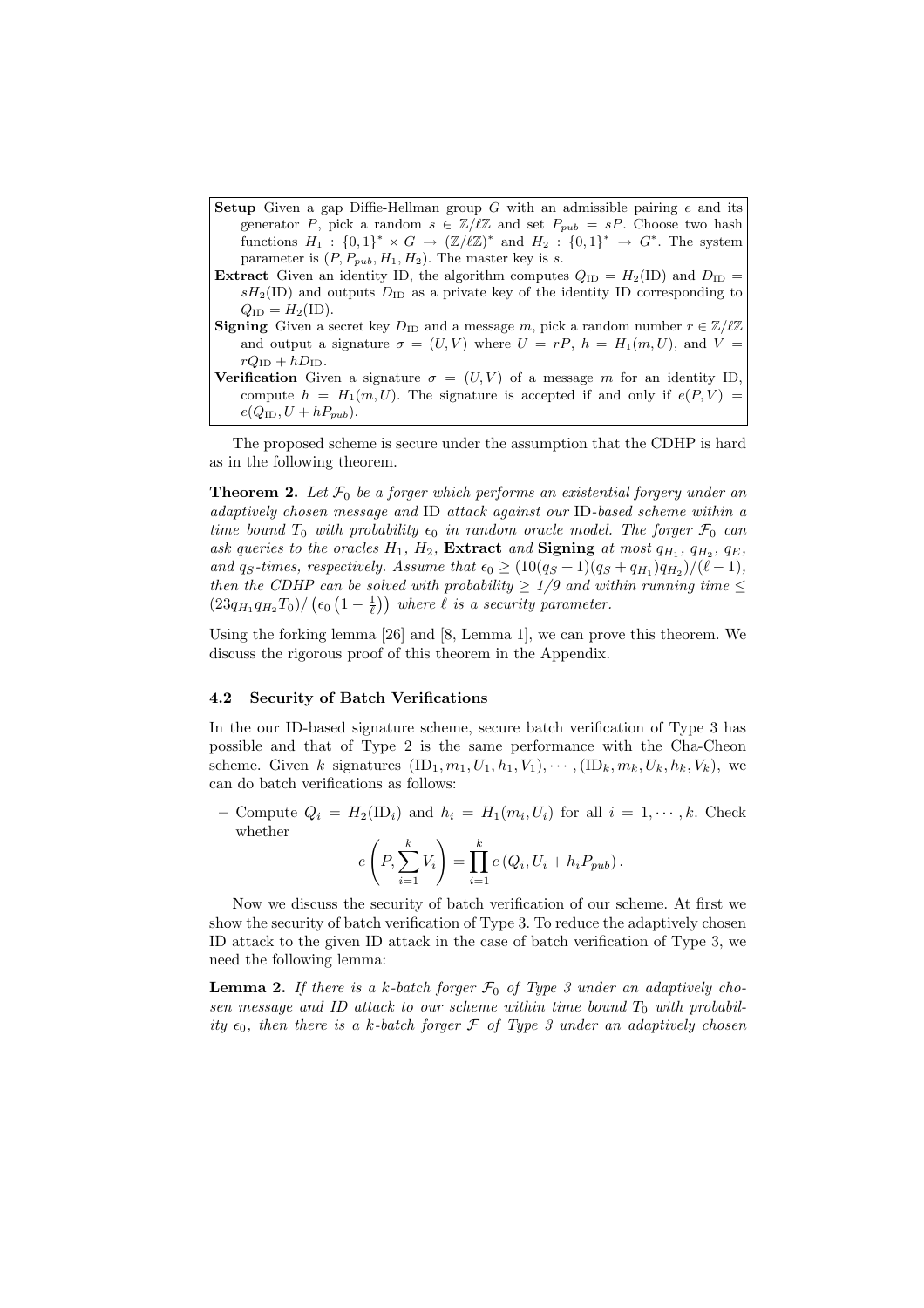message and given ID attack within time bound  $T \leq T_0$  with the probability  $\epsilon \leq \epsilon_0$ ¡  $1-\frac{k}{\ell}$  $\left(\frac{k}{q_{H_2}+k}\right)$ , where  $q_{H_2}$  is the maximum number of queries to  $H_2$ asked by  $\mathcal{F}_0$  and k is the maximum number of signatures to be aggregated. In addition, the number of queries to hash functions, Extract and Signing asked by  $\mathcal{F}_0$  are the same as those of  $\mathcal{F}$ .

We show the proof of the Lemma 2 in the Appendix.

Now in random oracle model we show the security of batch verification of Type 3 under an adaptively chosen message and given ID attack.

**Lemma 3.** Let  $\mathcal F$  be k-batch forger of Type 3 which performs an existential forgery under an adaptively chosen message and given ID attack against our scheme within a time bound T with probability  $\epsilon$  in random oracle model. The forger  $\mathcal F$  can ask queries to the oracles  $H_1$ ,  $H_2$ , **Extract** and **Signing** at most  $q_{H_1}, q_{H_2}, q_E,$  and  $q_S$ -times, respectively. If  $\epsilon \geq (10k(q_S+1)(q_S + k \cdot q_{H_1}))/\ell$ , then the CDHP can be solved with probability  $\geq$  1/9 and within running time  $\leq (23q_{H_2}kT)/\epsilon.$ 

*Proof.* We construct an algorithm C using the forger  $\mathcal F$  to solve the CDHP. We assume that  $P$ ,  $aP$ ,  $bP$  are given as the CDHP instances. The algorithm  $\mathcal C$  simulates a real signer to obtain signatures which pass the batch verification from  $\mathcal F$ . If C does not fail this simulation, he gets multiple signatures which pass the batch verification and using the general oracle replaying technique, it can solve the CDHP. In Setup, the algorithm  $\mathcal C$  fixes a target identity ID<sub>0</sub>, and put  $P_{pub} = aP.$ 

Note that ID-Hash Query, Extract Query, Message-Hash Query, and Signing Query are the same as the single signature case. After the queries, if the simulation does not fail, the forger  $\mathcal F$  outputs other  $n-1$  ID's and n multiple signatures

$$
\sigma_i = (m_i, U_i, h_i, V_i), \quad i = 1, 2, \cdots, n
$$

where  $n \leq k$ .

Then C replays the oracles and obtains another  $n' - 1$  ID's and  $n'$  multiple signatures  $\sigma'_i = (m'_i, U'_i, h'_i, V'_i), i = 1, 2, \cdots n'$ , where  $n' \leq k$ . By the forking lemma, the replay succeeds with the probability  $\geq 1/9$  and the running time  $\leq$  $(23q_{H_2}T)/\epsilon$ . Note that we may assume  $h_1 \neq h'_1$  since the probability of collision of two random numbers is negligible. Since the random commitment  $r$  is fixed before the hash queries of a message, the corresponding random commitment of  $\sigma$  must be the same with that of  $\sigma$  by the forking lemma. That is, we have  $\text{ID}_i = \text{ID}'_j = \text{ID}_0$  and  $U_i = U'_j$  for some  $i \in \{1, \dots, n\}$  and  $j \in \{1, \dots, n'\}$ without loss of generality let  $i = j' = 1$ . And according to the **Extract Query**, C knows each secret key  $D_i$  corresponding to  $ID_i$  except that of  $ID_1$  and by **ID-Hash Query**, C knows discrete log of each  $Q_i = H_2(\mathbb{D}_i)$ ,  $x_i$ , except that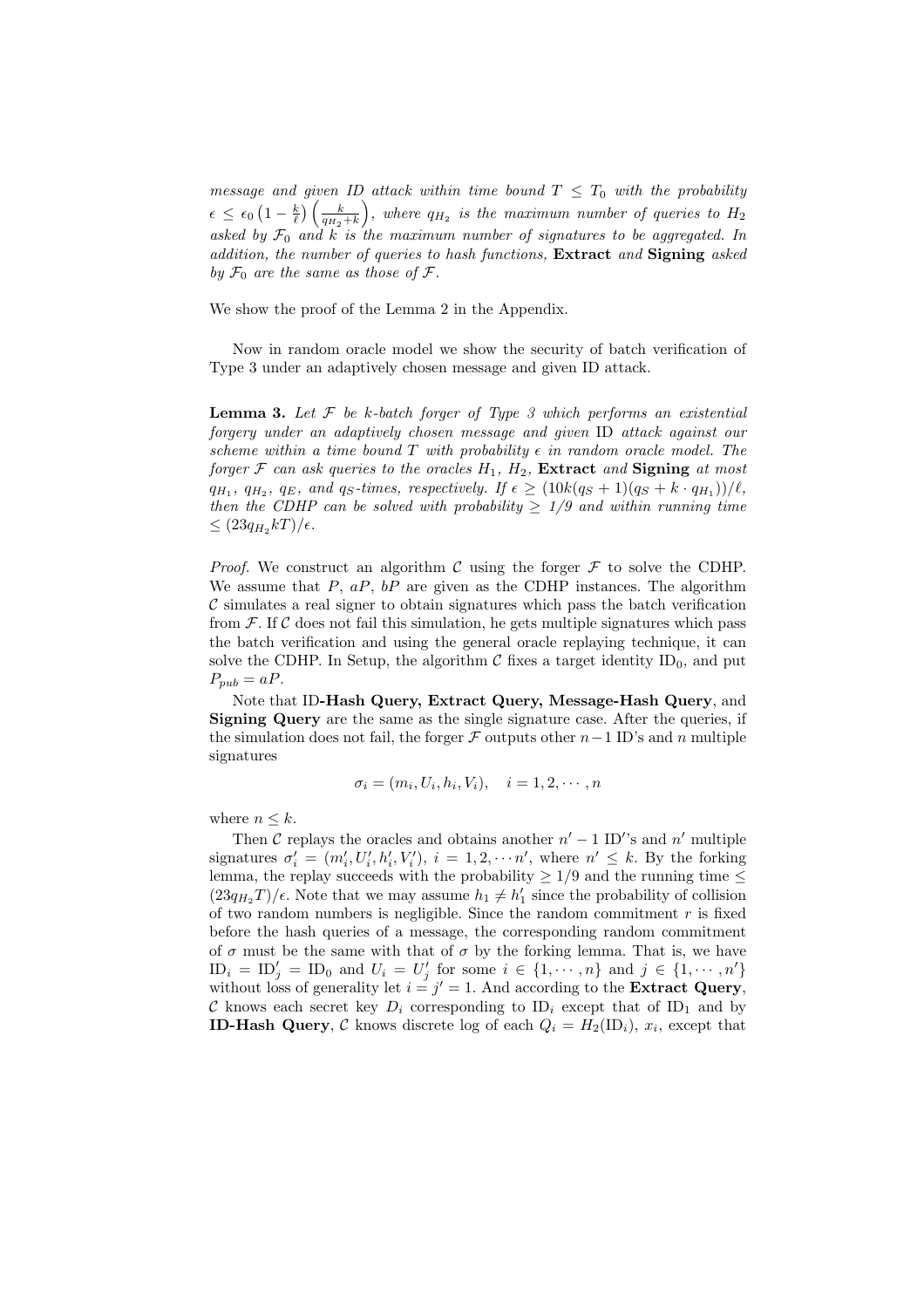of  $H_2(ID_0)$ . Hence from

$$
V = \sum_{i=1}^{n} V_i = \sum_{i=1}^{n} (r_i Q_i + h_i D_i) = \sum_{i=1}^{n} \{x_i (r_i P) + h_i D_i\},
$$
  

$$
V' = \sum_{i=1}^{n'} V'_i = \sum_{i=1}^{n'} \{x'_i (r'_i P) + h'_i D'_i\},
$$

compute  $\overline{V} = V - V' - \sum_{i=2}^{n} V_i - \sum_{i=2}^{n'} V'_i = (h_1 - h'_1)D_1$  so  $(h_1 - h'_1)^{-1}\overline{V} =$  $D_1 = abP$  as desired. The total running time is bounded by the running time of the forking lemma.  $\square$ 

As the same reason with the Cha-Cheon scheme, the batch verification of Type 1 has the same performance with that of Type 3. In Type 2 signatures, the performance of our scheme is the same as that of the Cha-Cheon scheme.

From the Lemma 2, Lemma 3 and the Theorem 1, we obtain the following result.

**Theorem 4** Let  $\mathcal{F}_0$  be a k-batch forger which performs an existential forgery under an adaptively chosen message and ID attack against our ID-based scheme with probability  $\epsilon_0$  within a time bound  $T_0$  in random oracle model. The forger  $\mathcal{F}_0$  can ask queries to the oracles  $H_1$ ,  $H_2$ , **Extract** and **Signing** at most  $q_{H_1}$ ,  $q_{H_2}$ ,  $q_E$ , and  $q_S$ -times, respectively.

- In the Type 1 or 3 case, if  $\epsilon_0 \geq (10(q_S+1)(q_S+q_{H_1})(q_{H_2}+k)q_{H_2})/k(\ell-k)$ , then the CDHP can be solved with probability  $\geq 1/9$  and within running time then the CDHP can be solved with pro<br>  $\leq (23q_{H_1}(q_{H_2}+k)T_0)/(\epsilon_0 k \left(1-\frac{k}{\ell}\right)).$
- $−$  In the Type 2 case, if  $\epsilon_0 \geq (12V_{q_{H_1},k}^{\sim} + 6(q_{H_1} + k \cdot q_S)^2)q_{H_2}/(\ell-1)$ , then the CDHP can be solved with probability  $\geq$  1/9 and within running time the CDHP can be solved with probability  $\leq$  144823 $V_{q_{H_1},k}(1+q_S)q_{H_2}T_0/\left(\epsilon_0\left(1-\frac{1}{\ell}\right)\right)$ .

### 4.3 Efficiency of Batch Verifications

In this section, we compare the efficiency of verifications of  $k$  individual Cha-Cheon signatures with that of  $k$ -batch verification of Type 3 in our scheme. Here we assume that we use an elliptic curve with an admissible Tate pairing as a gap Diffie-Hellman group.

To estimate the performance of our scheme, we first present experimental results for the cost of several cryptographic primitives in Table 1. We used Miracl library v.4.8.2 [17] in P3-977 MHz with 512 Mbytes memory. In MapToPoint and Pairing, we considered a subgroup of order  $q$  in a supersingular elliptic curve  $E$ over  $\mathbb{F}_p$ , where p is a 512 bit prime and q is a 160 bit prime. Note that the pairing value belongs to a finite field of 1024 bits.

To verify a single Cha-Cheon signature, we need to compute two pairings, a scalar multiplication in an elliptic curve and a MapToPoint the total running time is about 73.17ms. So the running time to verify all individual signatures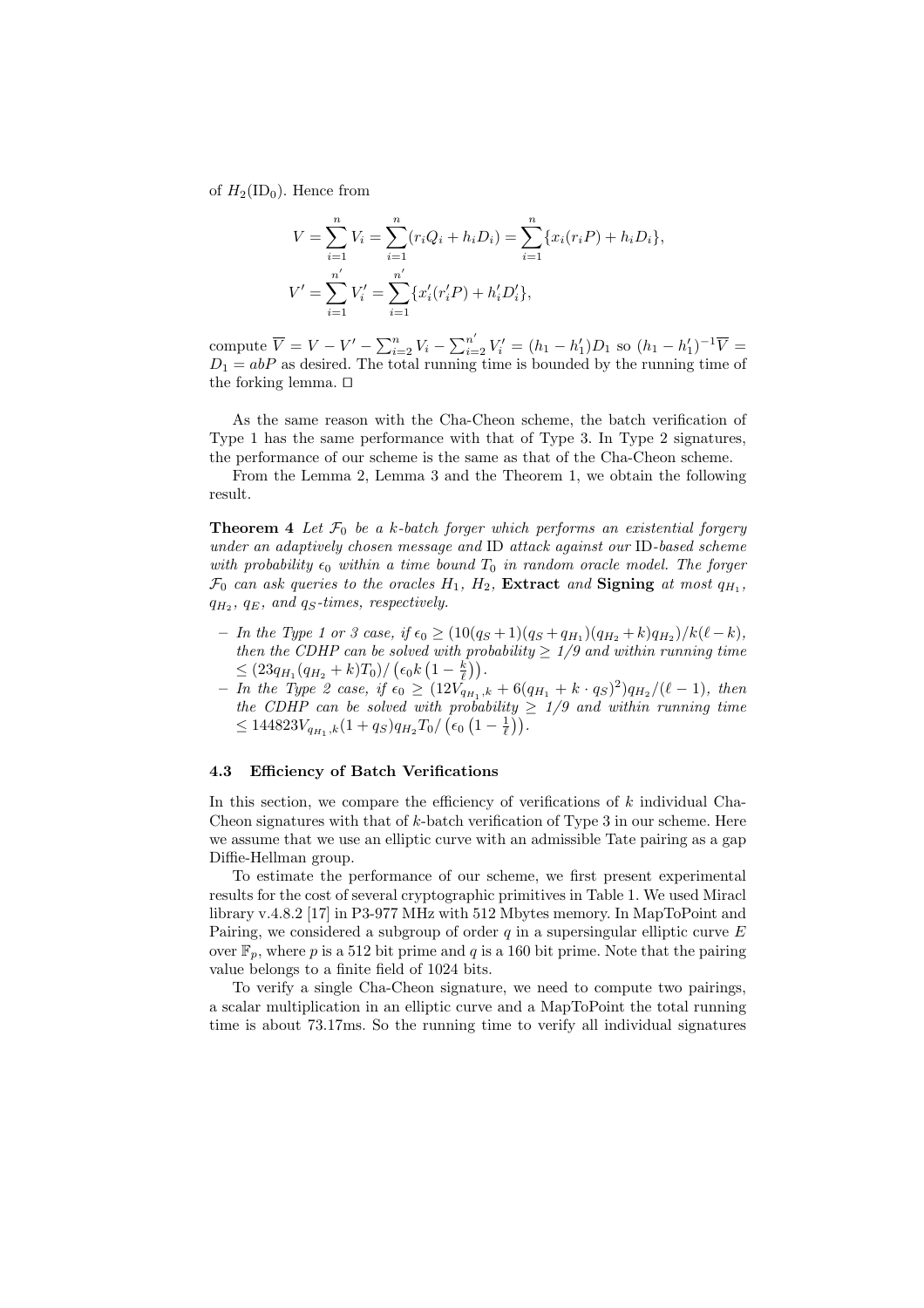Table 1. Cost of basic operations

| <b>Function</b>    |     |      | modulus (bits) exponent (bits) performance (msec) |
|--------------------|-----|------|---------------------------------------------------|
| Scalar Mul. in ECI | 512 | 160  | 7.33                                              |
| MapToPoint         | 512 | 160) | 2.42                                              |
| Pairing            | 512 | 160) | 31.71                                             |

signed by k distinct signers on k distinct messages is about  $73km$ s. In the batch verification of Type  $3 k$  multiple signatures using our scheme, we need to compute  $k+1$  pairings, k scalar multiplications, k MapToPoints, which takes about  $(41k+1)$  $32$ )ms. Thus if k is large, we can save about half of the verification time. In the batch verification of Type  $2 \; k$  multiple signatures, we need to compute only two pairings, one scalar multiplication and one MapToPoint, which takes about 73ms. Thus the verification cost of the batch verification of Type 2 is almost that of a single signature.

## 5 Conclusion

In this paper, we classified batch verifications into three types, Type 1, 2, and 3, according to the number of signers and messages, and discussed security of previous well-known ID-based signature schemes in each type of batch verification. We have shown that the previous ID-based signature schemes are not secure in batch verifications of Type 1 and 3. We also proposed a new ID-based signature scheme admitting secure batch verification. The batch verification of Type 2 in our scheme has the same security reduction as in the previous schemes, and those of Type 1 and 3 are secure against existential forgery, under the adaptively chosen message and ID attack in random oracle model. Finally we discussed the efficiency of batch verification of Type 3 in our scheme.

## References

- 1. P. Barreto, H. Kim, B. Lynn and M. Scott. Efficient Algorithms for Pairing-Based Cryptosystems. Advances in Cryptology - Crypto 2002, LNCS Vol. 2442, pp. 354– 368, Springer-Verlag, 2002.
- 2. M. Bellare, J. Garay, and T. Rabin. Fast Batch Verification for Modular Exponentiation and Digital Signatures. Advances in Cryptology - Eurocrypt'98, LNCS Vol. 1403, pp. 236–250, Sringer-Verlag, 1998.
- 3. D. Boneh, C. Gentry, B. Lynn, and H. Shacham. Aggregate and Verifiably Encrypted Signatures from Bilinear Maps. Advances in Cryptology - Eurocrypt 2003, LNCS Vol. 2656, pp. 416–432, Springer-Verlag, 2003.
- 4. D. Boneh, B. Lynn, and H. Shacham. Short signature from the Weil pairing. Advances in Cryptology - Asiacrypt 2001, LNCS Vol. 2248, pp. 514–531, Springer-Verlag, 2001. The extended version is available at http://crypto.stanford.edu/~dabo/abstracts/weilsigs.html.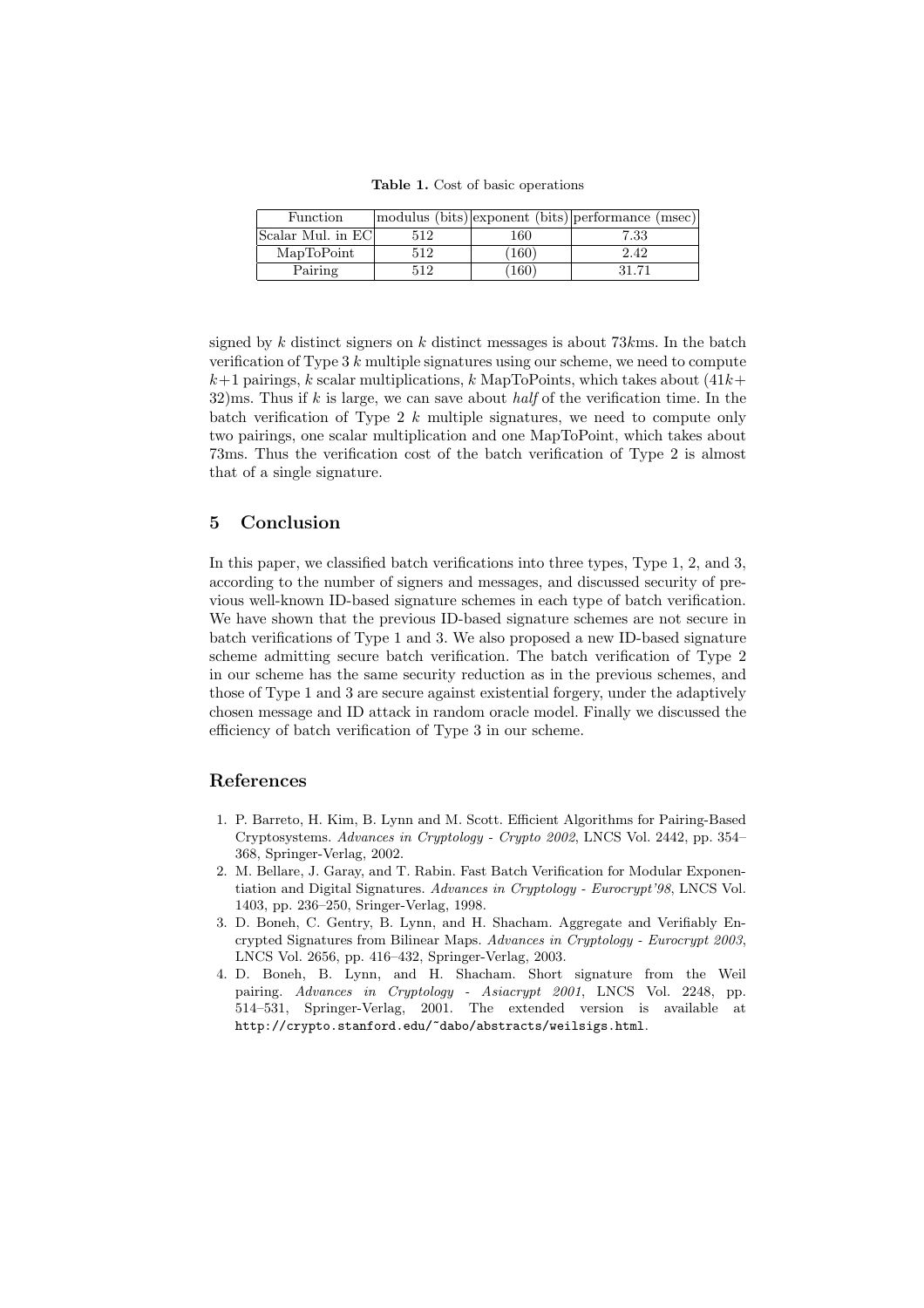- 5. X. Boyen. Multipurpose Identity-Based Signcryption A Swiss Army Knife for Identity-Based Cryptography. Advances in Cryptology - Crypto 2003, LNCS Vol. 2729, pp. 383–399, Springer-Verlag, 2003.
- 6. A. Boldyreva. Threshold Signatures, Multisignatures and Blind Signatures Based on the Gap-Diffie-Hellman-Group Signature Scheme. Proceedings of PKC 2003, LNCS Vol. 2567, pp. 31–46, Springer-Verlag, 2003.
- 7. C. Boyd and C. Pavlovski. Attacking and Repairing Batch Verification Schemes. Advances in Cryptology - Asiacrypt 2000, LNCS Vol. 1976, pp. 58–71, Springer-Verlag, 2000.
- 8. J. Cha and J. Cheon. An ID-based Signature from Gap-Diffie-Hellman Groups. Public Key Cryptography - PKC 2003, LNCS Vol. 2567, pp. 18–30, Springer-Verlag, 2003.
- 9. Y. Desmedt and J. Quisquater. Public-key Systems based on the Difficulty of Tampering. Advances in Cryptology - Crypto'86, LNCS Vol. 263, pp. 111–117, Springer-Verlag, 1987.
- 10. U. Feige, A. Fiat, and A. Shamir. Zero-knowledge Proofs of Identity. J. Cryptology, Vol. 1, pp. 77–94, 1988.
- 11. A. Fiat. Batch RSA. J. Cryptology, Vol. 10, No. 2, pp. 75–88, Springer-Verlag, 1997. A preliminary version appeared in Advances in Cryptology - Crypto'89, LNCS Vol. 435, pp. 175–185, Springer-Verlag, 1989.
- 12. F. Zhang and K. Kim, Efficient ID-based blind signature and proxy signature from bilinear pairings, ACISP 03, LNCS Vol. 2727, pp. 312–323, Springer-Verlag, 2003.
- 13. A. Fiat and A. Shamir. How to Prove Yourself: Practical Solutions to Identification and Signature Problems. Advances in Cryptology - Crypto '86, LNCS Vol. 263, pp. 186–194, Springer-Verlag, 1987.
- 14. F. Hess. Efficient Identity Based Signature Schemes Based on Pairings. Selected Areas in Cryptography - SAC 2002, LNCS Vol. 2595, pp. 310–324, Springer-Verlag, 2002.
- 15. J. Herranz and G. Sáez. Forking Lemmas in Ring Signatures' Scenario. Progress in Cryptology - INDOCRYPT 2003, LNCS Vol. 2904, pp. 266–279, Springer-Verlag Heidelberg, 2003.
- 16. K. Itakura and K. Nakamura. A Public-key Cryptosystem Suitable for Digital Multisignatures. NEC Research and Development, Vol. 71, pp. 1–8, 1983.
- 17. Shamus Software Ltd. Miracl: Multiprecision integer and rational arithmetic  $c/c++$  library. http://indigo.ie/~mscott/.
- 18. D. M'Raithi and D. Naccache. Batch Exponentiation A Fast DLP based Signature Generation Strategy. ACM Conference on Computer and Communications Security, pp. 58–61, ACM, 1996.
- 19. E. Mykletun, M. Narasimha and G. Tsudik. Providing Efficient Data Integrity Mechanisms in Outsourced Databases. Network and Distributed System Security (NDSS), 2004.
- 20. S. Micali, K. Ohta and L. Reyzin, Accountable-subgroup Multisignatures. On proceedings of CCS 2001, pp. 245–254, ACM, 2001.
- 21. U. Maurer and Y. Yacobi. Non-interactive Public-key Cryptography. Advances in Cryptology - Eurocrypt'91, LNCS Vol. 547, pp. 458–460, Springer-Verlag, 1992.
- 22. D. Naccache, D. M'Raithi, S. Vaudenay, and D. Raphaeli. Can D.S.A be Improved? Complexity trade-offs with the Digital Signature Standard. Advances in Cryptology - Eurocrypt'94, LNCS Vol. 950, pp. 77–85, Springer-Verlag, 1994.
- 23. K. Ohta and T. Okamoto. A Digital Multisignature Scheme based on the Fiat-Shamir Scheme. Advances in Cryptology - ASIACRYPT'91, LNCS Vol 739. pp. 75–79, Spring-Verlag, 1991.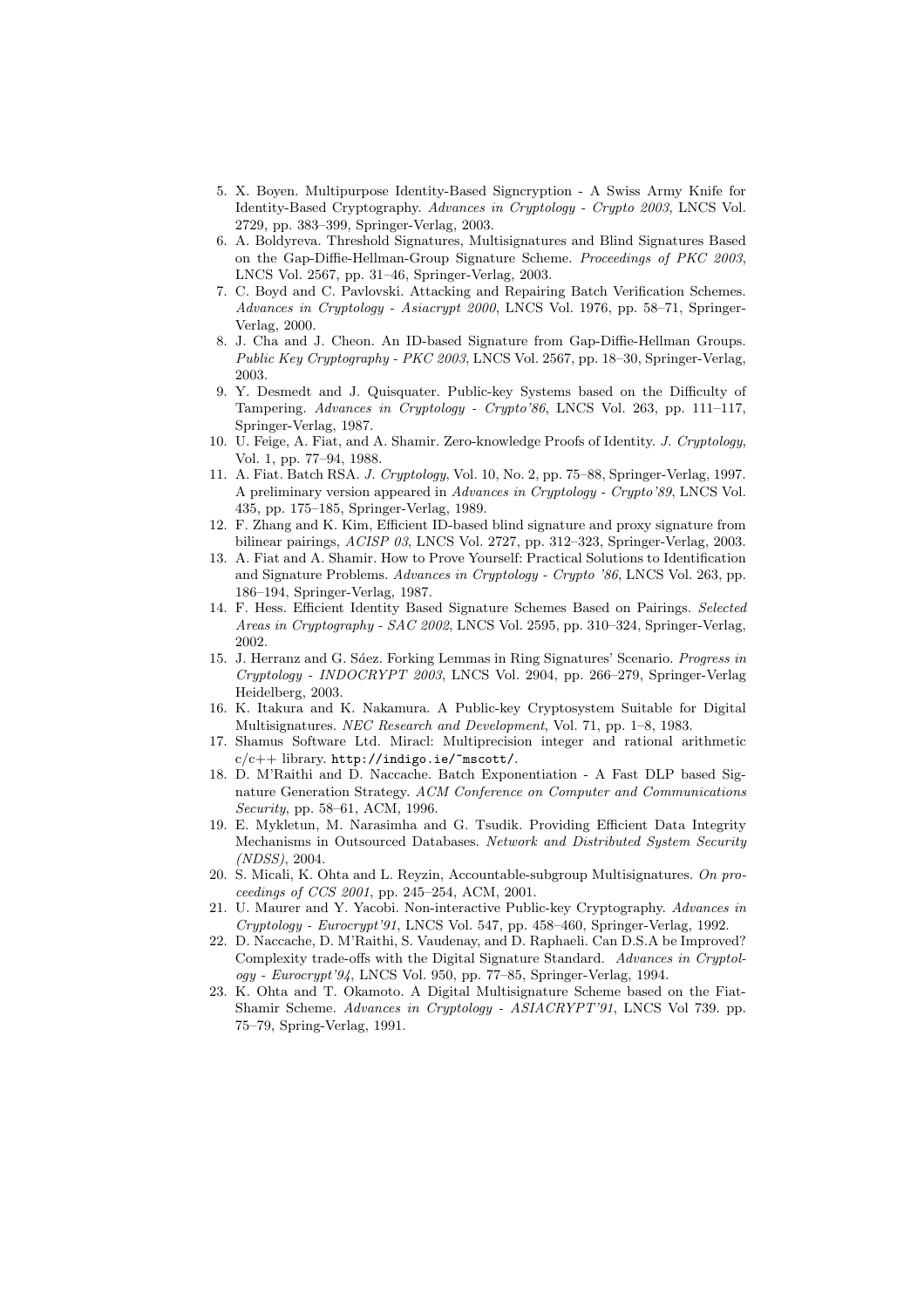- 24. K. Ohta and T. Okamoto. Multi-signature Schemes Secure against Active Insider Attacks. IEICE Transactions on Fundamentals of Electronics Communications and Computer Sciences, Vol. E-82-A, No. 1, pp. 21–31, 1999.
- 25. K. Paterson. ID-based Signatures from Pairings on Elliptic Curves. Electronics Letters, Vol. 38, No. 18, pp. 1025–1026, 2002.
- 26. D. Pointcheval and J. Stern. Security Arguments for Digital Signatures and Blind Signatures. J. Cryptology, Vol. 13, No. 3, pp. 361–396, 2000. A preliminary version has appeared in Advances in Cryptology - Eurocrypt'96, LNCS Vol. 1070, pp. 387– 398, Springer-Verlag, 1996.
- 27. A. Shamir. Identity-base Cryptosystems and Signature Schemes. Advances in Cryptology - Crypto'84, LNCS Vol. 196, pp. 47–53, Springer-Verlag, 1985.
- 28. C. Schnorr. Efficient Identification and Signatures for Smart Cards. Advances in Cryptology - Crypto'89, LNCS Vol. 435, pp. 239–252, Springer-Verlag, 1989.
- 29. H. Tanaka. A Realization Scheme for the Identity-based Cryptosystem. Advances in Cryptology - Crypto'87, LNCS Vol. 293, pp. 340–349, Springer-Verlag, 1987.
- 30. S. Tsuji and T. Itoh. An ID-based Cryptosystem based on the Discrete Logarithm Problem. IEEE Journal of Selected Areas in Communications, Vol. 7, pp. 467–473, 1989.
- 31. F. Zhang and K. Kim. Efficient ID-based Blind Signature and Proxy Signature from Bilinear Pairings. ACISP 03, LNCS Vol. 2727, pp. 312–323, Springer-Verlag, 2003.

## Appendix: Security Proof

### Proof of Theorem 2.

Using [8, Lemma 1], we can reduce the forger  $\mathcal{F}_0$  to  $\mathcal{F}$  an adaptively chosen message and given ID attack within time bound  $T \leq T_0$  with the probability  $\epsilon \leq \epsilon_0(1-\frac{1}{\ell})/q_{H_2}$ . We construct an algorithm C using F to solve the CDHP. We assume that P,  $aP$ , and  $bP$  are given. Since the forger F is an adaptively chosen message attacker, he can access to the hash oracles, the extraction oracle, and the signing oracle, and ask at most  $q_{H_1}$ ,  $q_{H_2}$ ,  $q_E$ , and  $q_S$  queries for each oracles respectively. The algorithm  $\mathcal C$  simulates a real signer to get a valid signature from the forger  $\mathcal F$ . If C does not fail this simulation, he gets a valid signature, and using the oracle replaying technique he can solve the CDHP.

We may assume the forger is well-behaved in the following sense: A forger  $\mathcal F$ makes a **Extract** query for an ID only if an  $H_2$  query has been made before for the ID. Also **Signing** query is made for a message m only if a  $H_1$  queries has been made before for the m.

Then the algorithm C puts  $P_{pub} = aP$  and performs the following game with the forger  $\mathcal F$  for a fixed identity ID as follows:

- **ID-Hash Query** When  $\mathcal F$  makes an ID-hash query ID<sub>i</sub>,  $\mathcal C$  gives to  $\mathcal F$  an answer  $H_2(\text{ID}_i) = bP$  if  $\text{ID}_i = \text{ID}$  and  $H_2(\text{ID}_i) = x_iP$  for  $x_i \in_R \mathbb{Z}/\ell$  otherwise.
- **Extract Query** When  $\mathcal F$  makes an extract query for  $ID_{i_k}$ ,  $\mathcal C$  gives  $x_{i_k}P_{pub} =$  $x_{i_k}(aP)$  as the secret key corresponding to  $H_2(\mathrm{ID}_{i_k})$  for an identity  $\mathrm{ID}_{i_k}$ . Note that  $\mathcal F$  must not ask the secret key corresponding to the  $bP = H_2(ID)$ .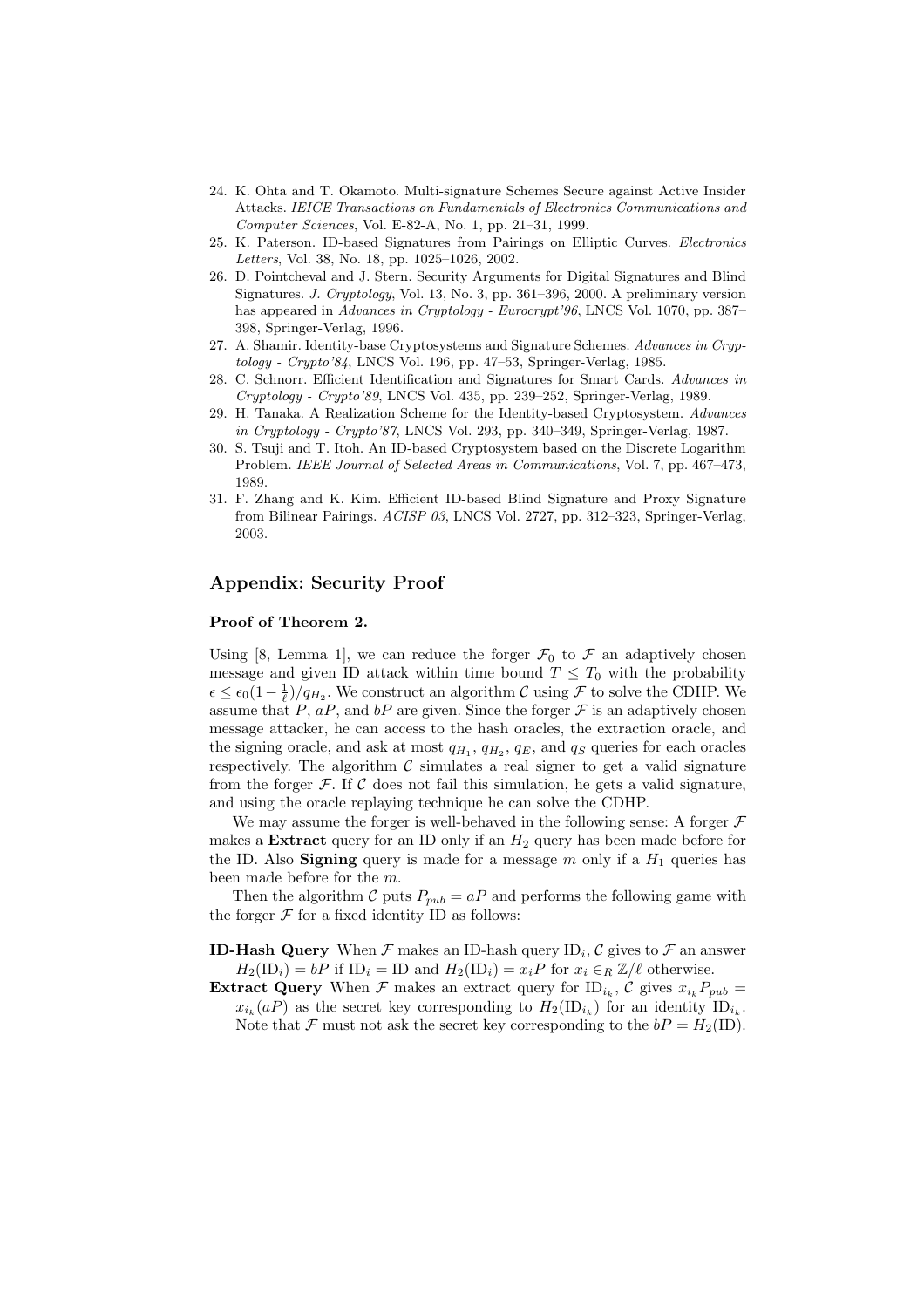- **Message-Hash Query**  $\mathcal F$  makes  $q_H$  message-hash queries. For the j-th hash query  $\mathcal{Q}_j$ , C chooses a random value  $h_j \in \mathbb{Z}/\ell$  and gives to F as the hash value of  $\mathcal{Q}_j$  for  $j = 1, \dots q_{H_1}$  and stores them as  $H_1(\mathcal{Q}_j) = h_j$ .
- **Signing Query** If F asks the signature on  $m_{j_t}$  of ID<sub>i<sub>t</sub></sub>, C chooses a random value  $r_t \in \mathbb{Z}/\ell$  responses

$$
Sign(\text{ID}_{i_t}, m_{j_t}) = (\text{ID}_{i_t}, m_{j_t}, U_t, h_t, V_t),
$$

where  $U_t = r_t P - h_t P_{pub}$  and  $V_t = r_t(x_{i_t} P)$  for  $t = 1, \dots, q_S$ . Since  $(P, H_2($ ID<sub>i<sub>t</sub></sub>), U<sub>t</sub> + h<sub>t</sub>P<sub>pub</sub>, V<sub>t</sub>) is a valid Diffie-Hellman tuple, these signatures pass the verification algorithm.

If the simulation does not fail, the forger  $\mathcal F$  outputs a valid signature  $(ID, m, U, h, V)$ with probability  $\epsilon$ . After a replay of the forger  $\mathcal{F}$ , apply the forking lemma in [26]. Then C obtains two valid signatures  $\sigma = (\text{ID}, m, U, h, V)$  and  $\sigma' =$  $(ID, m, U, h', V')$  such that  $h \neq h'$  with probability  $\geq 1/9$  within the time  $23q_H$ ,  $T/\epsilon$ . C can easily obtain the value abP from

$$
\frac{(hD_{\text{ID}} - h'D_{\text{ID}})}{h - h'} = D_{\text{ID}} = abP.
$$

By the forking lemma [26] and [8, Lemma 1], we obtain the result of this theorem.  $\Box$ 

### Proof of Lemma 2.

*Proof.* We assume, without loss of generality, the forger  $\mathcal{F}_0$  has an extract queries for any ID at most once. We consider an algorithm  $\mathcal F$  that performs the following simulation:

- **Setup** F chooses a random number  $r \in \{1, \dots, q_{H_1}\}$ . Let  $ID_i$  be the  $\mathcal{F}_0$ 's *i*-th  $H_2$ -query and  $ID'_i = ID$  if  $i = r$  and  $ID'_i = ID_i$  otherwise. Let  $H'_2(ID_i) =$  $H_2(\overline{ID'_i})$ , Extract $^\prime(ID_i){=}\text{Extract}(ID'_i)$  and  $\textbf{Signing}'(ID_i, m_i){=}\textbf{Signing}(\text{ID}'_i, m_i)$
- Queries If  $\mathcal{F}_0$  makes the  $H_1$ ,  $H_2$  hash queries and Extract, Signing queries, then F computes  $H_1$ ,  $H_2'$ , **Extract'and Signing'** as above and answers the results.

If the simulation does not fail,  $\mathcal{F}_0$  outputs signatures  $\sigma_i = (\text{ID}_{out}^i, m_i, U_i, h_i, V_i)$ where  $i = 1, \dots k$  with probability  $\epsilon_0$ . Finally, if  $ID_{out}^i = ID$  for some  $i = 1, \dots, k$ and  $ID_{out}^j \neq ID$  for all  $j \neq i$  and all  $\sigma_i$ s are valid signatures, then F outputs  $\sigma_i$ where  $i = 1, \dots, k$ . Otherwise the simulation fails.

Since the output distributions of  $H_2'$ , **Extract'**, **Signing'**-queries are not distinguishable those of original ones, we know

$$
\Pr[\text{For all } i \in \{1, \cdots, k\}, \ \sigma_i's \text{ are valid}] \ge \epsilon.
$$